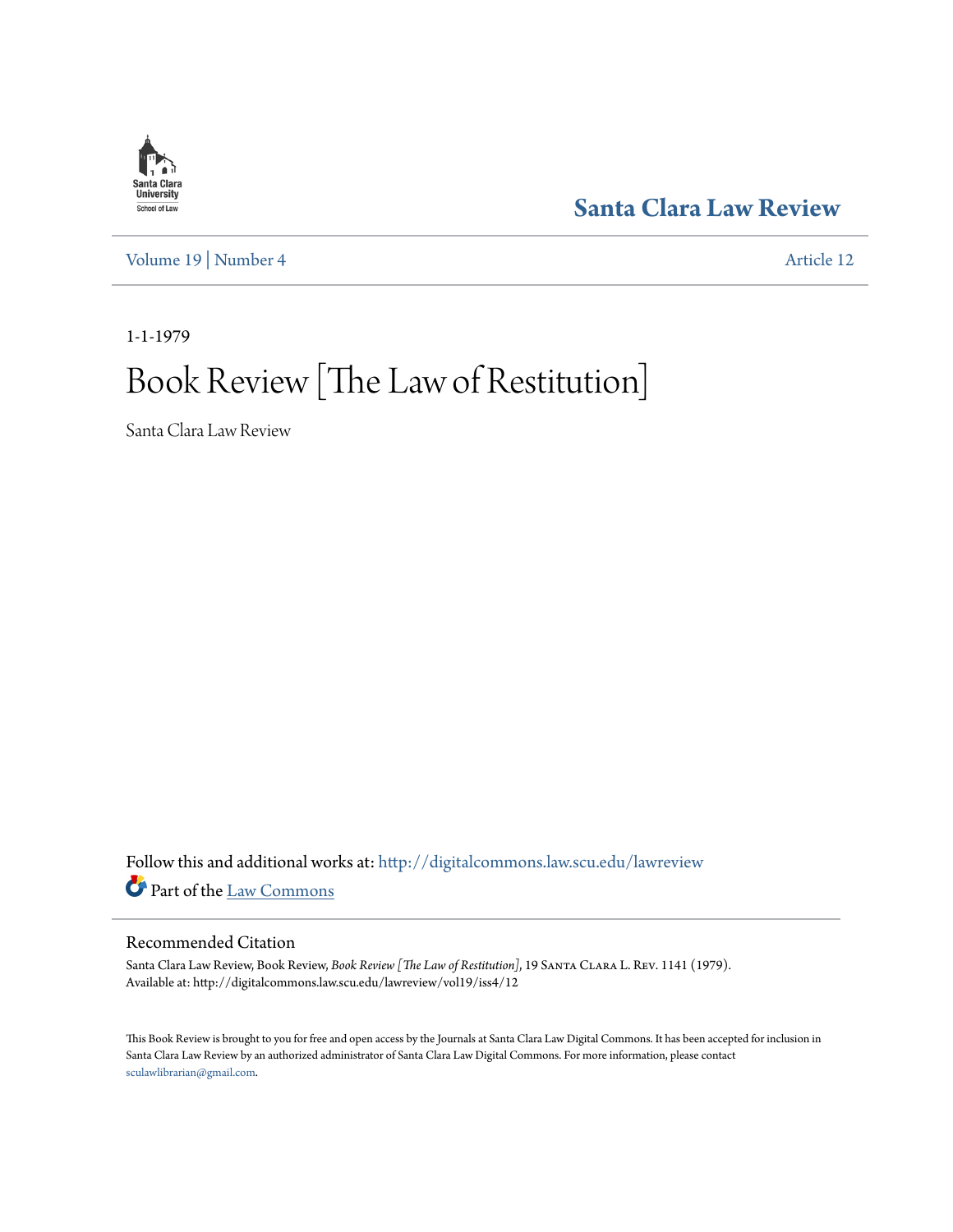## **BOOK REVIEW**

**THE LAW OF RESTITUTION. By** George **E.** Palmer. Boston, Massachusetts, and London, England: Little, Brown and Company. **1978. Pp.** xxxv **+** 2634 in four volumes. Hardbound. **\$180.00.**

*Reviewed by* Alan W. Scheflin\*

|               | Socrates: The judging of law-suits is a duty that you will                                                                                             |
|---------------|--------------------------------------------------------------------------------------------------------------------------------------------------------|
|               | lay upon your Rulers, isn't it?                                                                                                                        |
|               | Glaucon: Of course.                                                                                                                                    |
|               | Socrates: And the chief aim of their dedication will be<br>that neither party shall have what belongs to<br>another or be deprived of what is his own. |
| Glaucon:      | Yes.                                                                                                                                                   |
|               | Socrates: Because it is just?                                                                                                                          |
| Glaucon: Yes. |                                                                                                                                                        |
|               | Plato, The Republic                                                                                                                                    |

Most legal systems provide procedures **by** which a person may recover a loss resulting in the unjust enrichment of another.' Several European countries have enacted into their civil codes legal principles preventing unjust enrichment, thereby establishing restitution as an independent cause of action in appropriate cases.2 The German Civil Code is typical. Section **812 (1)** provides:

Whosoever acquires anything through the acts of another, or in any way at that person's expense, without legal justi-

1. It is clear that any civilized system of law is bound to provide remedies for cases of what has been called unjust enrichment or unjust benefit, that is to prevent a man from retaining the money of or some money derived from another which is against conscience that he should keep. Such remedies in English law are generically different from remedies in contract or tort, and are now recognized to fall within a third category of the common law which has been called quasi-contract or restitution.

Fibrosa Spolka Ackyjna v. Fairbairn Lawson Combe Barbour, Ltd., [1943J A.C. 32, **61** (Lord Wright). In R. **GOFF** & **G. JONES,** THE **LAW** OF **RESTrrUTION** 11 **(1966),** the learned authors state: "Most mature systems of law have found it necessary to provide, outside the fields of contract and civil wrongs, for the restoration of benefits on grounds of unjust enrichment." *See also* Friedmann, *The Principle of Unjust Enrichment in English Law,* **16 CAN.** B. **REV.** 243, 244 **(1938),** and Holdsworth, *Unjustifiable Enrichment,* **55 L.Q. REV. 37 (1939).**

*2. See* Gutteridge **&** David, *The Doctrine of Unjustified Enrichment,* **5 CAMBRIDGE L.J.** 204, **209** (1934).

<sup>© 1979</sup> by Alan W. Scheflin.

<sup>\*</sup> Professor of Law, University of Santa Clara School of Law; B.A., 1963, University of Virginia; J.D. 1966, The George Washington University School of Law; LL.M., 1967, Harvard Law School; admitted to practice in the District of Columbia, 1967.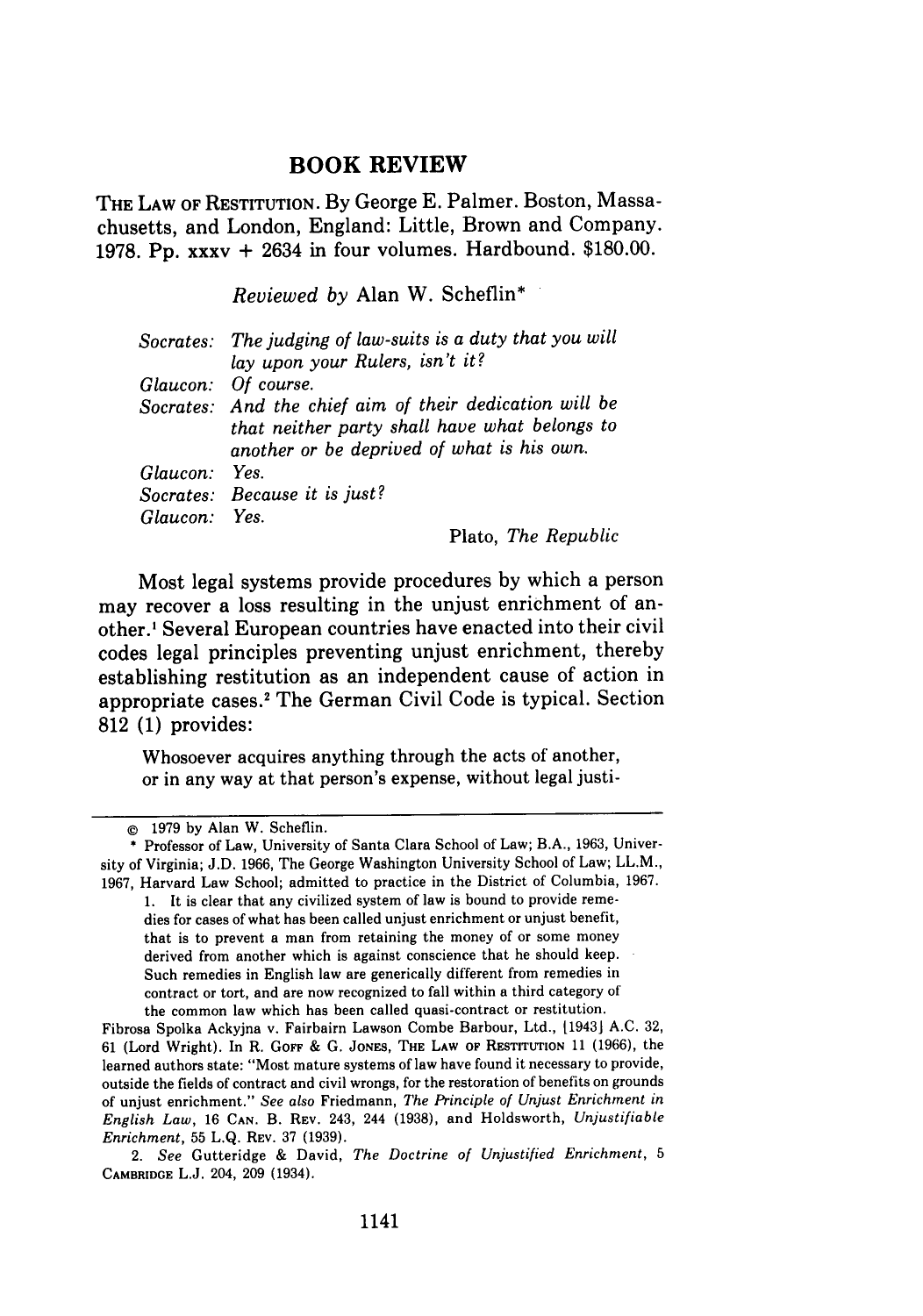fication, is bound to restore it to him. Such obligation shall also arise when the legal justification ceases to exist, or where the intended purpose of a legal transaction has not been achieved.<sup>3</sup>

In other countries, the principle of preventing unjust enrichment has been judicially established. In France, for example, the judiciary has been actively creating and enlarging a law of restitution despite the silence of the Civil Code on the point.4

In light of this development, it would be natural to expect that the principle of preventing unjust enrichment would be firmly embedded in American and English law. But such is not the case. It remains a fact today that "English law has not as yet recognized any generalized *right* to restitution in every case of unjust enrichment."5 Indeed, Professor John Dawson believes that even the present progress of English law is in need of re-thinking. Dawson has written:

The English law of Restitution as a whole gives a remarkable example of the effects of freezing doctrine-still more of freezing minds-in an area still incompletely explored at the time the freeze sets in.'

4. The silence is strange in light of the remarks of Pothier: Dans les contrats, c'est **le** consentement des parties contractantes qui produit l'obligation; dans **les** quasi contrats, il n'intervient aucun consentement, et c'est la loi seule ou l'équité naturelle qui produit l'obligation, en rendant obligatoire le fait d'où elle résulte.

2 POTHIER, **OEUVRES** § 114 (Bugnet **ed. 1890).** *See* **J. DAWSON, UNJUST ENRICHMENT 92- 109 (1951);** Gutteridge **&** David, *supra* note 2 at 205-22; O'Connell, *Unjust Enrichment,* 5 AM. **J.** COMP. L. 2 **(1956).**

French judges, at least for the last **75** years, have consistently followed the princi**ple** of unjust enrichment and have treated it as on a par with Code provisions. The classic formula, adopted **by** the Cour de cassation in 1914, states:

Attendu **que** l'action **de** in rem verso, fond6e sur **le** principle d'6quit6 qui ddfend **de** s'enrichir au ddtriment d'autrui doit 6tre admise **dans** tous lescas où, le patrimoine d'une personne se trouvant sans cause légitime enrichi aux dépens de celui d'une autre personne, cette dernière ne jouirait, pour obtenir ce qui lui **est dd,** d'aucune action naissant d'un contrat, d'un quasi-contrat, d'un délit ou d'un quasi-délit.

*Id.* at **7-8** (citing **S.** 1918-19.1.41; D.P. **1920.** 1.102).

**5.** R. **GOFF & G. JONES,** supra note 1, at 13. *See* Maudsley, *Restitution in England,* 19 **VAND.** L. REV. 1123 (1966).

6. J. DAWSON, *supra* note 4, at 21.

**<sup>3.</sup> BURGERLITCHES GESETZBUCH** [BGB] art. 812(1) (W. Ger.). *See also* **CODICE CIVILE [C.C.]** art. 2041 (Italy), which is similar to BGB art. **812(1),** although limited in its application **by C.C.** art. 2042 (Italy) that states: "The application of enrichment is not available where the person who has suffered the loss can bring another action to make good the loss he has suffered."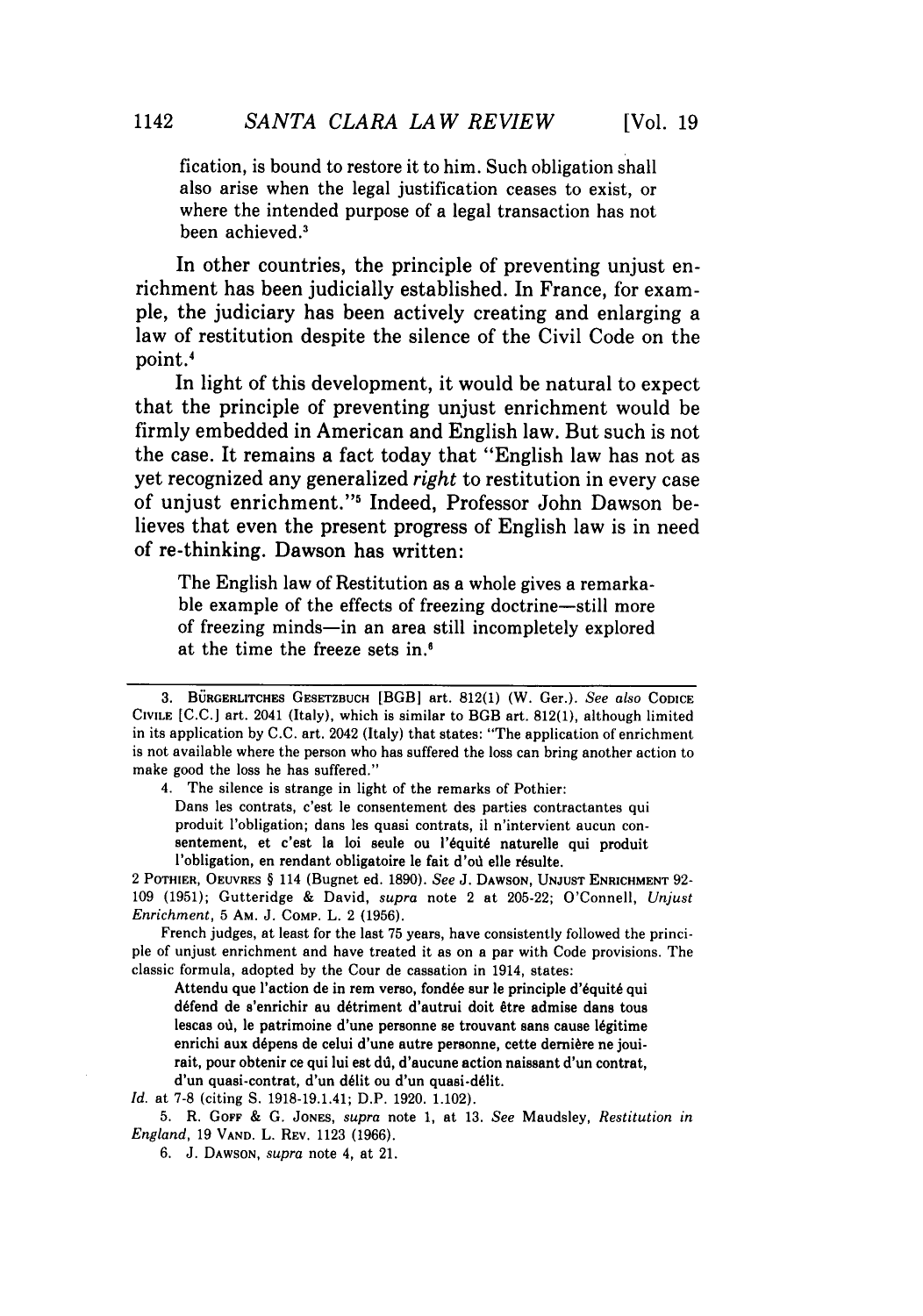Though not as bleak as English jurisprudence, the American law of restitution is still very much in its infancy. As late as 1970, a leading American scholar expressed the view that the American legal system has "split the whole field of civil obligation into contract obligations and tort obligations." 7 For many practitioners, Professor Gilmore stated the accepted wisdom. But it is not the whole truth. With the publication of Professor George Palmer's four-volume treatise, *The Law of Restitution,* this neglected and still unfamiliar area of law may take its rightful place in the arena of civil duties and liabilities.

The rightful place of restitution was well-stated in 1958 by Professors Seavey and Scott, the two reporters for the Restatement of Restitution (a document which had the distinct privilege of restating an area of law whose very existence was unknown to a large segment of the bar and bench):

In this [the American Law Institute] has recognized the tripartite division of the law into contracts, torts and restitution, the division being made with reference to the purposes which each subject serves in protecting one of three fundamental interests. In this division, the postulate of the law of contracts (or of undertakings) is that a person is entitled to receive what another has promised him or promised for him. . . The interest of the promisee or beneficiary which is protected by the law is his reasonable expectation that a promise freely made will be performed. The law requires the promisor, if he fails to perform the promise, to place the other, as far as reasonably can be done, in as good a position as if the promise had been performed. The law of torts is based upon the premise that a person has a right not to be harmed by another, either with respect to his personality or with respect to his interests in things and in other persons. The law protects this right by requiring a wrongdoer to give such compensation to the person harmed as will be substantially equivalent to the harm done. The accent is upon wrong and harm. Beside these two postulates there is a third, sometimes overlapping the others, but different in its purpose. This third postulate, which underlies the rules assembled in the Restatement under the heading 'Restitution', can be expressed thus: A person has a right to have restored to him a benefit gained at his expense by another, if the retention of the benefit by the other would be unjust. The law pro-

**<sup>7.</sup>** Gilmore, *Products Liability: A Commentary,* 38 U. **CHI.** L. **REV.** 103, 111 (1970), *quoted in* 1 G. PALMER, LAW **OF RESTITUTION** at 1 n.1 (1978).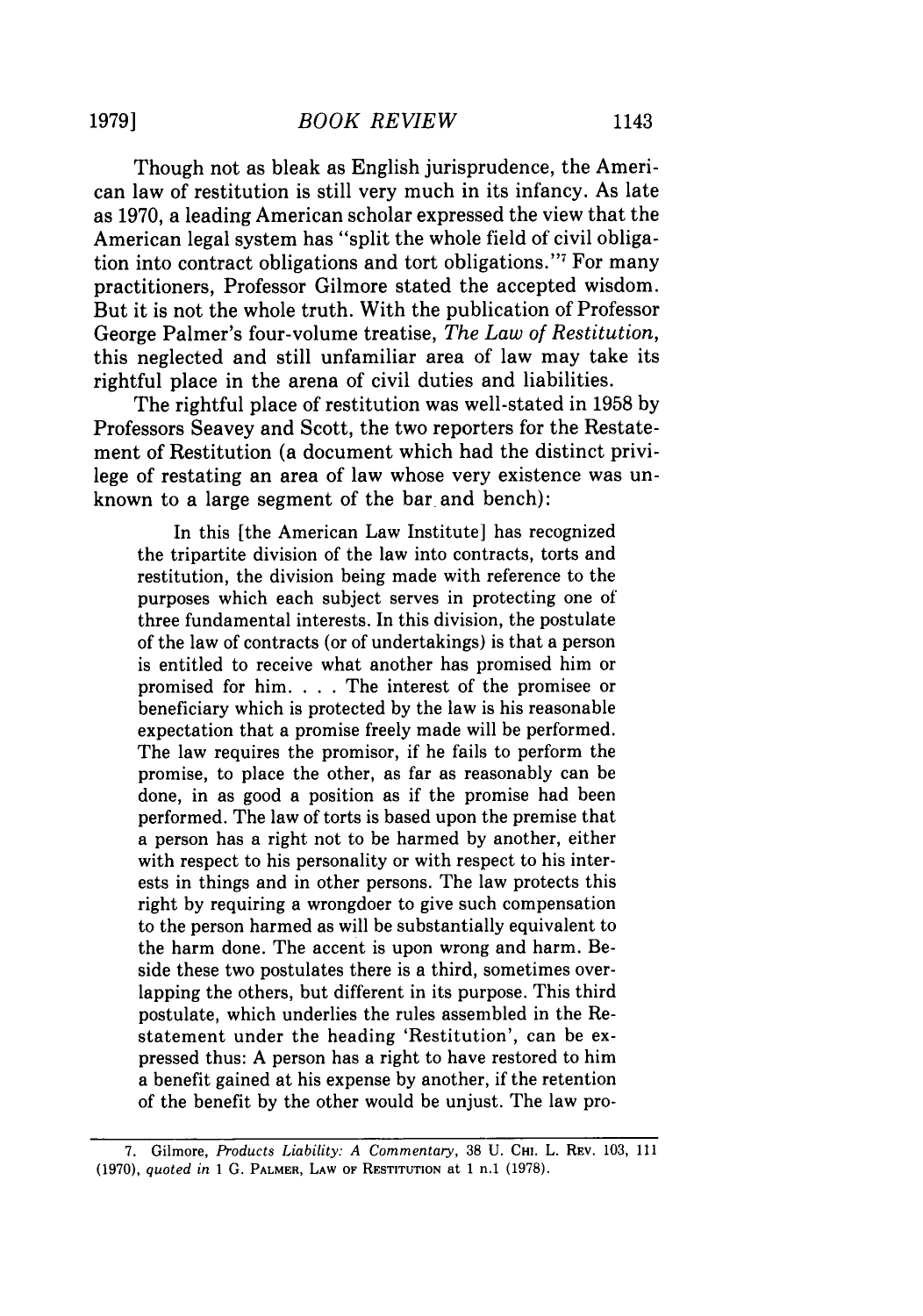tects this right by granting restitution of the benefit which otherwise would, in most cases, unjustly enrich the recipient.

This was a far cry from the state of the law that prompted Oliver Wendell Holmes, Jr. to write "we are inclined to think that Torts is not a proper subject for a law book."! **I**

In one respect, the law of restitution stands today where Holmes viewed torts in 1871. Before the publication of Palmer's treatise, few texts on restitution had appeared.'" The earliest was Professor Keener's *Quasi-Contracts,* published in 1883. It, of course, was limited in its scope and did not include much of what restitution is concerned with today. Thirty years later, the appearance of Professor Woodward's book, *Quasi-Contracts,* helped alert lawyers to this important area of civil obligation, but it was not until the Restatement of Restitution was published in 1937 that restitution emerged as a separate and distinct body of law. Unfortunately, that Restatement has had little impact on practitioners and judges who still view restitution as a mysterious and non-specific set of moral generalizations, useful only when more traditional arguments fail. Although several casebooks on restitution have appeared (one co-written by Professor Palmer)," none have been revised in over a decade.<sup>12</sup> The reluctance of law schools to add the course to their curricula has caused restitution to remain the forgotten child of common law.

The first legal text treating restitution as a unified, dis-

<sup>8.</sup> Seavey & Scott, *Restitution,* 54 L.Q. REV. 29, 31-32 (1938). Elsewhere, Professor Seavey has made the point: "Restitution is a term unknown to legal treaties, encyclopedias and digests, yet it represents one of a trinity of principles which actuate the proceedings for remedial justice." Seavey, *Problems in Restitution,* 7 OKLA. L. REV. 257 (1954).

<sup>9.</sup> R. **GOFF** & G. **JONES,** *supra* note 5, at 5 n.8 (citing a book review by Holmes that appeared at 5 AM. L. REV. 340-41 (1871)). Three years later, Holmes had a change of mind; *see* M. **HOWE,** MR. **JUSTICE HOLMES,** THE **PROVING** YEARS 1870-1882 **AT** 65, 184 (1963).

<sup>10.</sup> *See* Wade, *The Literature of the Law of Restitution,* 19 HASTINGS L.J. 1087 (1968).

<sup>11.</sup> J. **DAWSON** & G. PALMER, **RESTITUTION** (1958); E. **THURSTON, CASES ON RESTITUTION** (1940); J. WADE, **RESTITUTION** (1958).

<sup>12.</sup> Professor Wade's casebook was revised for a second and final edition in 1966. The Dawson & Palmer casebook was revised in 1969 for a second and final edition. Special mention should be made of two symposia on restitution: *A Symposium on Restitution,* 19 **VAND.** L. **REV. 1019** (1966); and *Symposium: Restitution,* 19 **HASTINGS** L.J. 993 (1968). Restitution as a separate law school subject now faces extinction in light of the proliferation of remedies courses.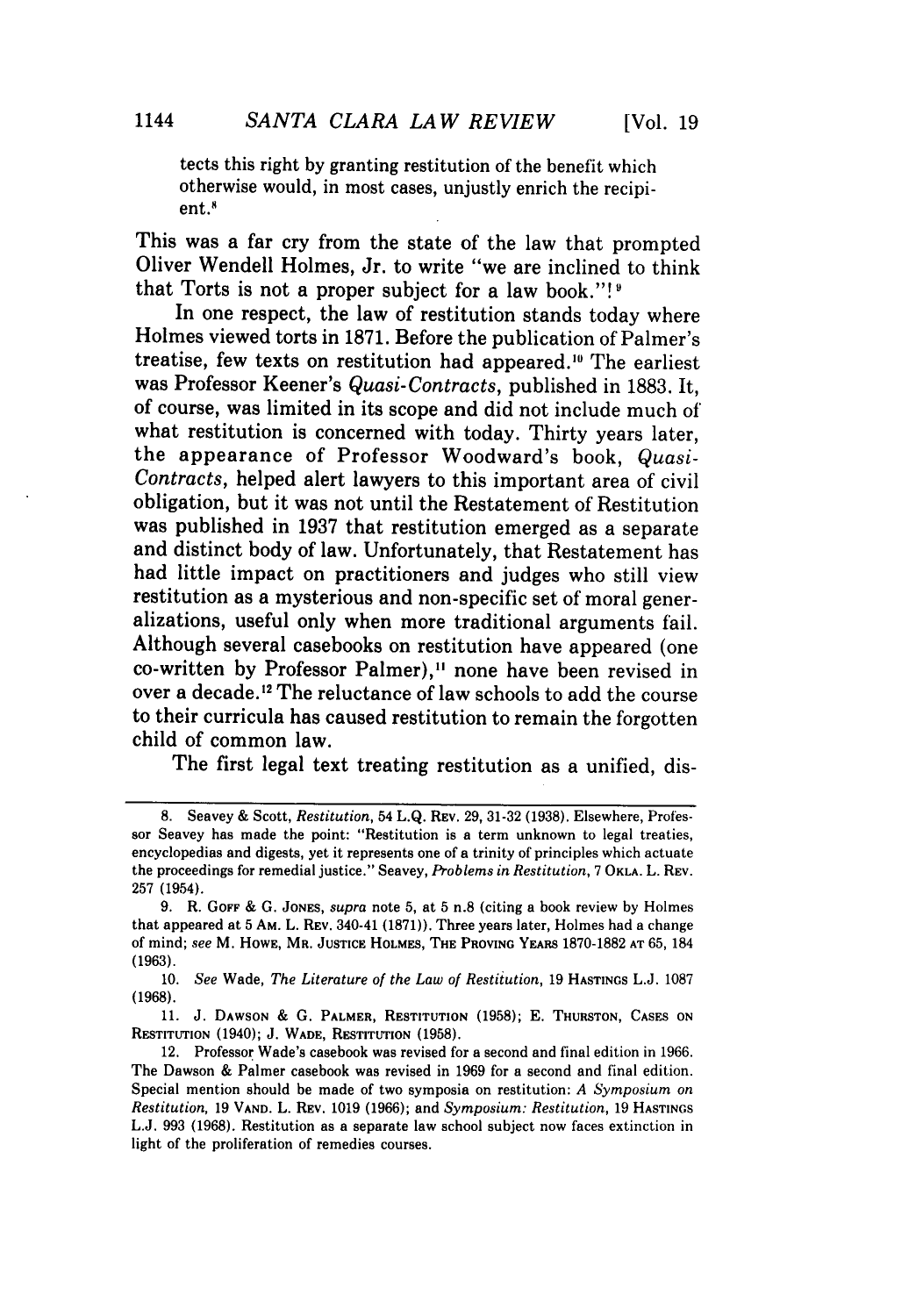tinct body of law appeared in England in 1966.<sup>13</sup> Written by Professors Robert Goff and Gareth Jones, it was unique if only for the fact that at the time of its appearance, English law was not willing to concede that a systematic law of restitution even existed. Indeed, Professor Jones told me in conversation shortly after his book was published that some law libraries in Britain were not ordering it for precisely that reason.<sup>14</sup> Shades of Holmes!

There is evidence that the long-ignored and grossly underappreciated area of restitution may soon start receiving the attention it deserves. Writing specifically to assist practitioners in making use of restitutionary relief, Professor Graham Douthwaite published an *Attorney's Guide to Restitution* in **1977.1"** This book, focusing on problems of procedure and proof and providing specific illustrations, was intended to be, and serves admirably as, a handy desk reference. For attorneys who seek a more academic presentation, and for members of the bench who need reinforcement that restitution is a legitimate and cohesive set of doctrinal principles, Professor Palmer's treatise is invaluable.

Palmer has done more than write about restitution-he has lived with it and creatively shaped it. For many years he has labored in its fields and his prior writings have been influential in developing several modern restitutionary concepts. In addition, many students of the subject, including myself, have been weaned on his casebook, fashioning our first acquaintance with this fascinating subject from its pages. Those of us who knew there was much more to be said can now be gratified that Palmer has said it, and said it well.

As the table of contents of Palmer's treatise demonstrates, the student of the law of restitution must be a jack-of-alltrades. Volume I begins with an historical examination of such central concepts as quasi-contract, the constructive trust, subrogation, and various equitable remedies. In chapter 2, Palmer addresses tort problems, infringement of copyrights, patents, trademark protection and the arcane but enchanting legal fictions necessary to solve tracing problems when money is commingled and later transferred or converted into other assets.

**<sup>13.</sup>** R. **GOFF** & **G. JONES,** supra note **1.**

<sup>14.</sup> For contemporary verification of this attitude, see Orakpo v. Manson Investment Ltd., **(1977) 3 ALL** E.R. **1, 7.**

**<sup>15.</sup> G.** DOUTHWAITE, ATrORNEY'S **GUIDE** TO RESTITUTION **(1977).**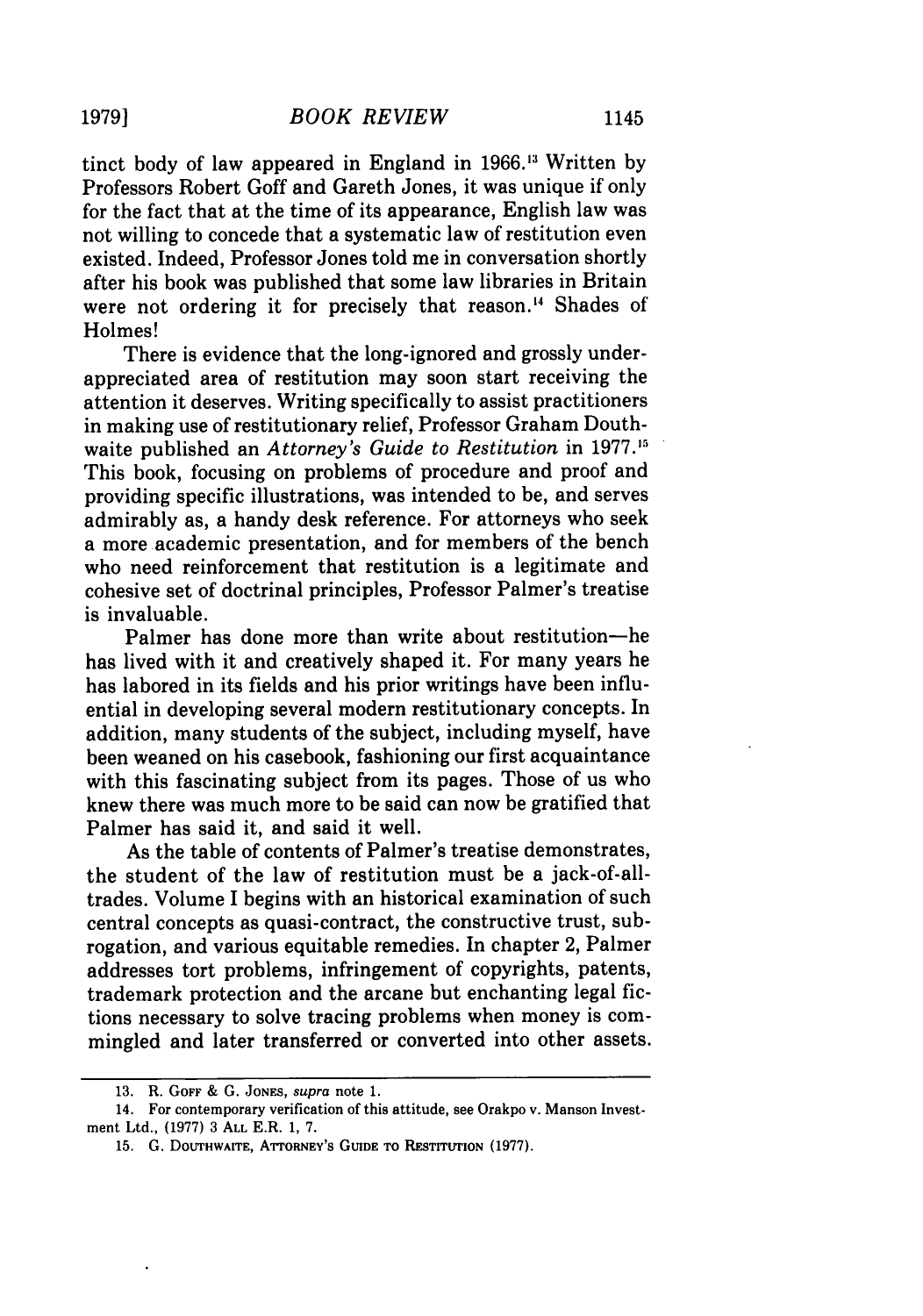The tort emphasis is continued into the next chapter which focuses on fraud and misrepresentation issues. Volume I closes with an introductory examination of the relationship between contract and restitution.

Volume II begins with contract issues (unenforceable, frustrated and illegal contracts), continues with non-contractual concepts (duress, unsolicited benefits) and concludes with two chapters on mistake, an inquiry that takes up the entire next volume and a portion of the fourth volume as well. This last volume concludes with chapters on gifts, testamentary dispositions and three-party transactions. Few branches of the law escape mention, for the law of restitution requires the eclecticism of a Renaissance man. Because restitution is more often than not called upon when traditional branches of the law seem inadequte to do justice between the parties, eclecticism must be combined with the wisdom and judgment of a Solomon. It is this rare mixture of talents Palmer demonstrates in his treatise.

It is beyond the scope of this review to examine various substantive points for minor disagreements, sustained objections, or even wholesome praise. Rather, I much prefer to suggest that my overall perception is that Palmer's work is careful, balanced and well-presented. I found his writing to be clear and devoid of the irritating minutiae and convoluted embellishments that too often pass for scholarship in legal journals. There is a careful deliberation about Palmer's writing that I find appealing. Perhaps it is the many years of teaching that suggests the patient point-by-point, one-step-at-a-time approach. Or perhaps it is the natural logical orderliness of his mind that enables Palmer to state directly and simply the point he is making. Whatever the reason, his writing makes reading his work an enjoyable experience.

My delight with Palmer's treatise should not be taken as an indication of total agreement with its present format. Although substantive disagreements are usually just matters of personal taste, I believe there are two serious procedural flaws that may hinder the accessibility of Palmer's work.

A large share of confusion and ambiguity surrounding the law of restitution may be generated by the fact that there are essentially three distinct senses of "restitution" to be found in legal writing."6 The first uses "restitution" to mean a *measure*

<sup>16.</sup> *See generally* Note, *Restitution: Concept and Terms,* 19 HASTINGS L.J. 1167 **(1968).**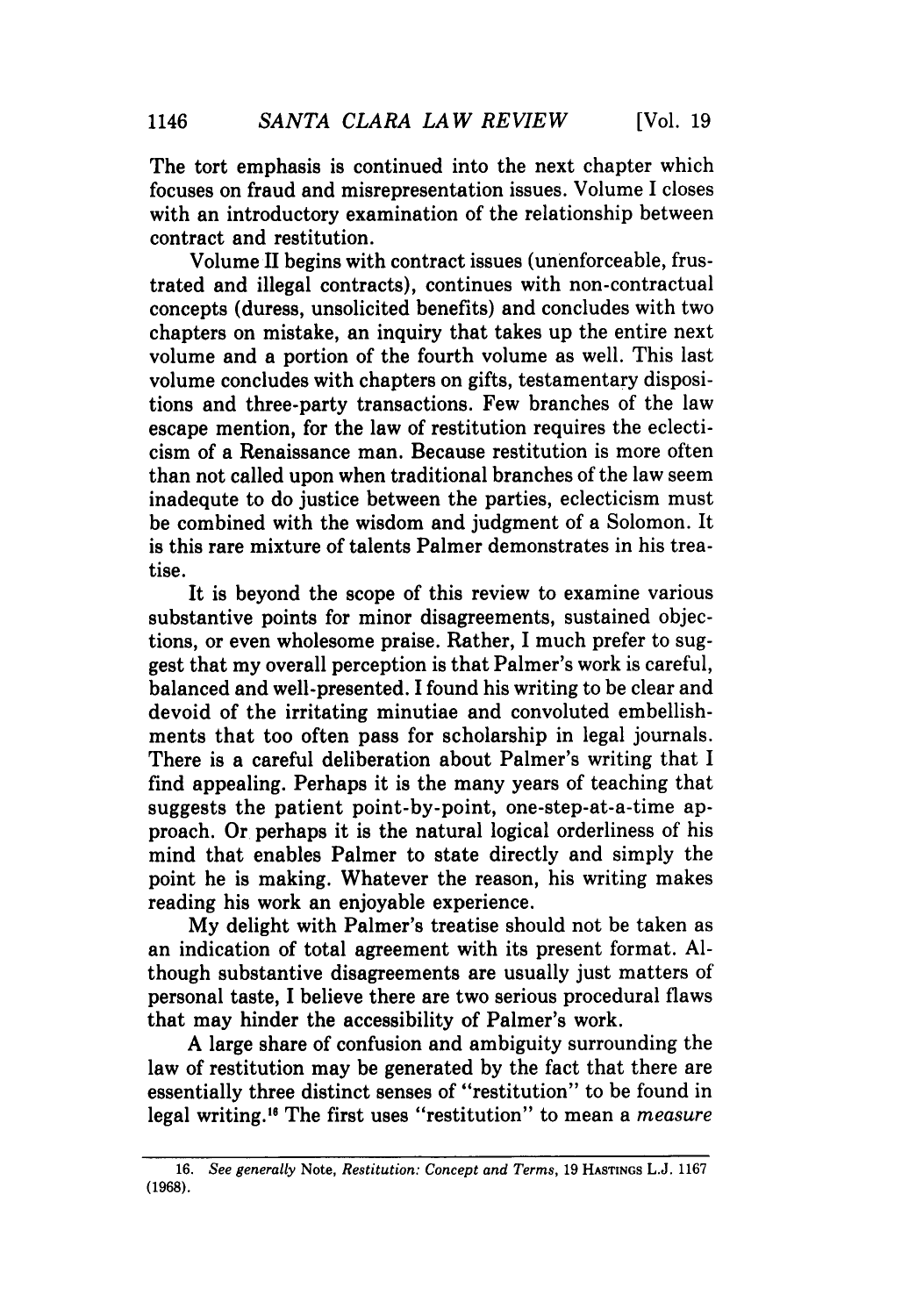of recovery for violation of a traditional obligation already recognized by law. For example, where defendant breaches a contract duty, plaintiff might ask that damages be awarded not by the expectancy interest (the difference between what was promised and what was received), nor by the reliance interest (the out-of-pocket losses), but rather by the measure of the extent to which the defendant has enriched himself at the expense of the plaintiff. Thus, the restitutionary interest in contract is a measure of recovery for a breach of a traditional contract duty."

The second sense in which "restitution" appears in the literature is as a *remedial technique* or *procedure* for traditional violations of civil obligations. In the law of torts, for example, instead of measuring damages to compensate what the plaintiff has lost, a specific remedy to disgorge defendant's ill-gotten gains might better suit the ends of justice. Use of such restitutionary remedies as the constructive trust and the equitable lien in traditional tort cases brings greater creativity and flexibility to time-honored and well-recognized causes of action.<sup>18</sup>

In each of the above two senses, "restitution" functions in a remedial capacity. In the first, it provides a formula for assessing monetary damages, while in the second, it provides a process to reach assets in the hands of the defendant that more rightfully belong to the plaintiff. In both of these cases, however, plaintiff must find a traditional cause of action to plead.

There is a third sense of "restitution", however, which recognizes that the very existence of an unjust gain in the hands of the defendant is a sufficient motivating factor to allow the courts to permit plaintiff to entertain an action against the defendant. Restitution as a *cause of action* is a quantum leap from restitution in a remedial sense. For most of the history of Anglo-American law, it was not the case that "for every wrong there is a remedy" despite language to that effect in many judicial opinions.<sup>19</sup> The fit between right and remedy is a seamstress's nightmare and the vast amount of judicial tailoring to the common law has made the garment in many cases even more unseemly. But there has been steady progress and the

<sup>17.</sup> *See* Henderson, *Promises Grounded in the Past: The Idea of Unjust Enrichment and the Law of Contracts,* 57 **VIRGINIA** L. **REV.** 1115 (1971).

<sup>18.</sup> *See* York, *Extension of Restitutional Remedies in the Tort Field,* 4 U.C.L.A. L. REV. 499 **(1957).**

<sup>19.</sup> *See* Note, *A Remedy for All Injuries?,* 25 **Cm.** L. REV. 90 (1946).